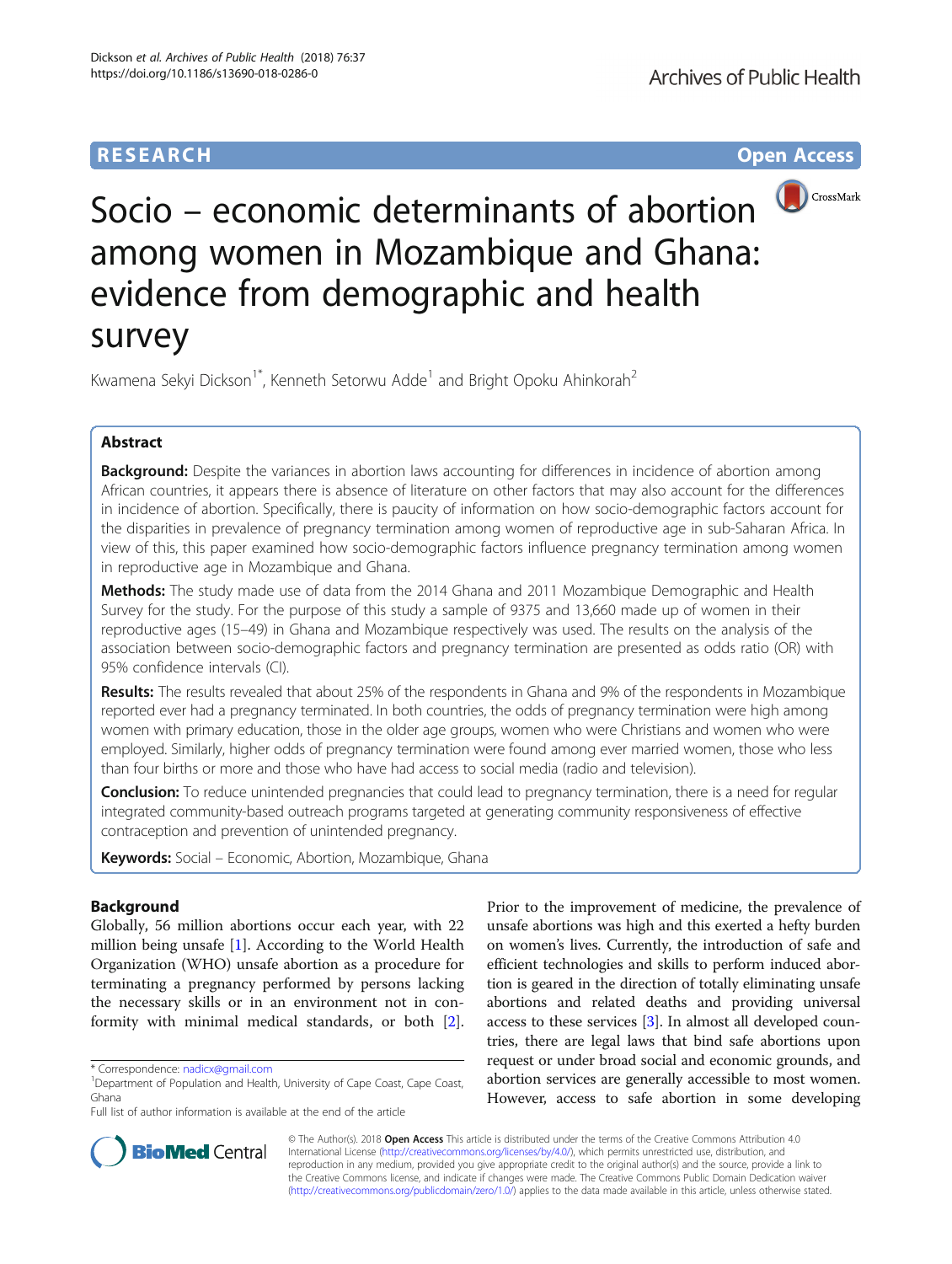countries is limited to a restricted number of narrow conditions [\[4\]](#page-8-0). As at 2015, about 90% of women within the childbearing age in Africa lived in countries with restrictive abortion laws [[5](#page-8-0)]. In such countries, a smaller percentage of women satisfy the legal conditions, or are aware of their rights to receive the safe abortion services to which they are legally entitled. Moreover, providers may not be aware of the legal provisions or may be averse to offer legal abortion services [[6](#page-8-0)]. The legal restrictions lead many women to seek services in other countries, from unskilled providers or under unhygienic conditions, exposing them to a significant risk of death or disability [[7\]](#page-8-0).

In Africa, countries such as Algeria, Botswana, Gambia, Liberia, Mauritius, Namibia, Sierra Leone and Ghana permit abortion only when it is done with the intention of saving the life of a woman or to preserve her physical and mental health. On the other hand, four countries in Africa (Cape Verde, Mozambique, South Africa and Tunisia) have relatively liberal abortion laws and allow pregnancy termination devoid of restriction as to reason, but with gestational limits [\[5\]](#page-8-0). Due the fact that most of abortions are considered illegal and unsafe in Africa, the total prevalence of abortion in Africa was stable between 2003 and 2008, recording almost 29 abortions per 1000 women of childbearing age. The prevalence, however, differed between countries where abortion is legalised and those that have restrictions on abortion [\[8](#page-8-0)]. According to the World Health Organization [\[8](#page-8-0)], countries in Africa where abortion is legalised have been found to have the lowest abortion rate. On the other hand, countries that have restrictions on abortion usually experience high incidence of abortion. Studies that have been conducted on the practice of abortion in Ghana indicate that at least 47% of women have experienced an abortion at least once in their life [[9](#page-8-0)–[12\]](#page-8-0). An ethnographic research in Mozambique among traditional practitioners indicated abortion continues to be among the most common care sought after [\[13](#page-8-0)]. The prevalence of abortion within the Southern Africa subregion, dominated by South Africa was 15 per 1000 women in 2008 [[8](#page-8-0)]. Notwithstanding its rate, abortion remains one of the most neglected global public health challenges. When abortion is considered legal, safe, and is made easily accessible, women's health improve rapidly. On the contrary, the health of women worsens when there is difficulty in getting access to safe abortion and women resort to unsafe abortions [\[14](#page-8-0)].

Studies have also shown that socio-demographic charateristics also affect the utilisation of health care facilities by women in dealing with maternal health issues [[15](#page-8-0)–[17](#page-8-0)]. Nwosu et al. [\[18\]](#page-8-0) in their study revealed that health seeking behaviour increases with age and deceases at older age. However, Ghosh, Chakrabarti, Chakraborty, et al. [\[19](#page-8-0)] also shown in their study that education plays a vital role in the utilisation of health care which in turn influences maternal deaths.

Unsafe abortions account for 70,000 maternal deaths annually and are also responsible for about 5 million women who are suffering from temporary or permanent disability [\[4](#page-8-0), [20\]](#page-8-0). Globally, developing countries experiece almost all abortion-related deaths, with more deaths occurring in Africa. At least 9% of maternal deaths (16,000) that occur annually in Africa are due to unsafe abortion [[5\]](#page-8-0). Incomplete abortion, excessive loss of blood and infection have been found to be the most common complications that occur as a result of unsafe abortion. Rare, but very serious complications including, septic shock, damage of internal organs and swelling of the peritoneum. Unsafe abortion also has undesirable consequences beyond its immediate effects on women's health. For example, complications as a results of unsafe abortion can lead to a reduction in women's productivity, increase the economic burden on poor families, and bring about substantial costs to already struggling public health systems [[21\]](#page-8-0). Despite the differences in abortion laws accounting for differences in prevalence of abortion among African countries, it appears there is inadequate literature on other factors that may also account for the differences in prevalence of abortion. Specifically, there is paucity of information on how socio-demographic factors account for the disparities in prevalence of pregnancy termination among women of reproductive age in sub-Saharan Africa. In view of this, this paper examined how socio-demographic factors influence pregnancy termination among women in reproductive age in Mozambique and Ghana.

# Data and methods

# Data sources

The 2014 Ghana and 2011 Mozambique Demographic and Health Survey data were used for the study. Demographic and Health Survey is a nationwide survey which is designed and conducted every five years. The DHS focuses on child and maternal health and is designed to provide adequate data to monitor the population and health situation in Ghana and Mozambique. Demographic and Health Survey was carried out by the Ghana Statistical Service and Ministerio da Saude - MISAU/ Moçambique, Instituto Nacional de Estatística - INE/ Moçambique with ICF Macro an international company, giving the technical support needed for the survey through MEASURE DHS. The survey employs a stratified two stage sampling technique. The first stage involves the selection of points or clusters (enumeration areas [EAs]). The second stage is the systematic sampling of households listed in each cluster or EA. All women in their reproductive ages (15–49) belonging to selected households or visitors who slept in the household on the night before the survey were considered for interview. The 2014 version of the Ghana Demographic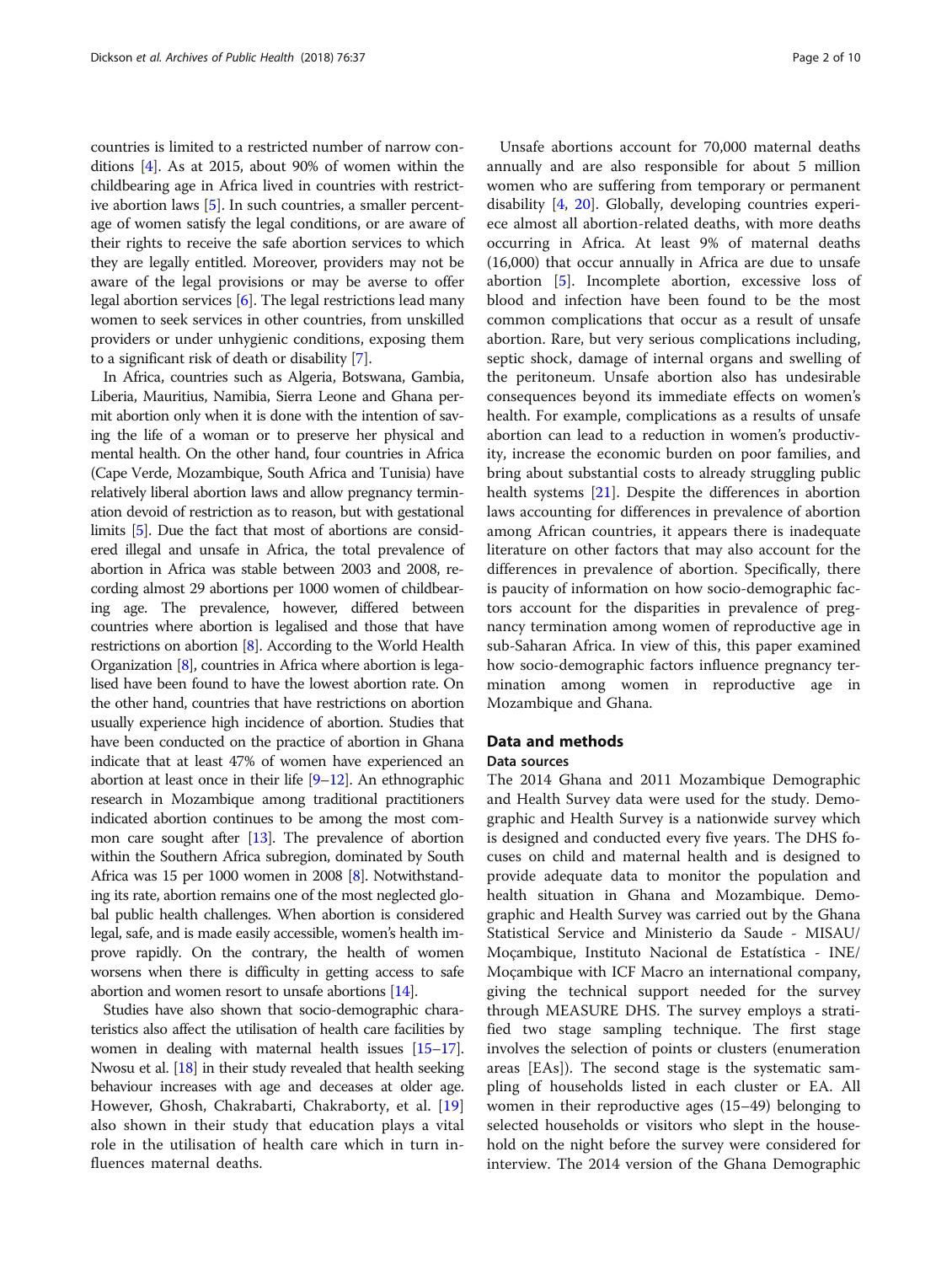and Health Survey (GDHS) interviewed 9396 women between the ages 15 and 49 from 12, 831 households covering 427 clusters throughout Ghana. It had a response rate of 97% [\[22\]](#page-8-0). Whereas the 2011 version of Mozambique Demographic and Health Survey (MDHS) interviewed 13,745 women between the ages 15 and 49 from 13,718 households throughout Mozambique. It had a response rate of 99.8% [\[23](#page-8-0)]. For the purpose of this study a sample of 13,660 was used. Permission to use the data set was given us by the MEASURE DHS following the assessment of a concept note. The dataset is available to the public ([www.measuredhs.com\)](http://www.measuredhs.com).

#### Definition of variables

The dependent variable employed for this study was "pregnancy termination" which was derived from the question "have you ever had a terminated pregnancy" and responses were coded  $0 = "No"$  and  $1 = "Yes".$  Eleven independent variables were used for the study, these were; residence, maternal age, marital status, educational level, wealth status, religion, birth history, and occupation. Others included frequency of watching television, frequency of reading newspapers or magazine and frequency of listening to radio, which were used to as proxy to examine the influence media.

# Measurement of variables

Residence was coded as  $urban =1$  rural = 2, age was categorized into,  $15-19 = 1$ ,  $20-24 = 2$ ,  $25-29 = 3$ ,  $20-34 = 4$ ,  $35-39 = 5$ ,  $40-44 = 6$ ,  $45-49 = 7$ . Marital status was captured as never in union =1, married =2, living with partner  $=3$ , widowed  $=4$ , divorced  $=5$  and separated  $=6$ . Educational level was classified into four categories: No education = 1, primary = 2, secondary = 3 and higher = 4. Wealth status was categorized in poorest = 1, poorer = 2, middle = 3, richer = 4 and richest = 5. Religion was recoded as Christian =1, Islam =2 and traditional/spiritual/other/no religion = 3. Birth history was also captured as Zero birth  $=1$ , one birth  $=2$ , two births  $=3$ , three births  $= 4$  and four births or more  $= 5$ . Occupation was also categorized into two thus, unemployed  $= 1$  and employed = 2. Frequency of watching television was captured as "not at all" = 1, "less than once a week" = 2, "at least once a week" = 3. Frequency of reading newspaper or magazine was coded as "not at all"  $= 1$ , "less than once a week" = 2, "at least once a week" = 3. Frequency of listening to radio was categorized as "not at all" = 1, "less than once a week" = 2, "at least once a week" = 3.

# Statistical analysis

Pearson Chi – square test was conducted to examine the relationship between background characteristics and pregnancy termination. Next, univariate and multivariate binary logistic analysis were conducted to assess the association between women's socio-demographic and behaviour factors and pregnancy termination. The results from the logistic regression analysis are presented as odds ratio (OR) with 95% confidence intervals (CI). The binary logistic regression was employed since the dependent variable was a dichotomous variable and it allows the predictions on a mixture of continuous and categorical variables. All the analysis was stratified by country. All analysis was done using the women file from both Ghana and Mozambique separated with the aim of comparison among the countries. All analysis was done using STATA version 13.

# Results

#### Background characteristics

Table [1](#page-3-0) presents results on respondents who have ever had a pregnancy terminated based on their background characteristics which consist of age, wealth status, level of education, religion, birth history, frequency of listening to radio, frequency of reading newspaper or magazine, frequency of watching television, marital status, residence and occupation. The results revealed that about 25% of the respondents in Ghana and 9% of the respondents in Mozambique reported ever had a pregnancy terminated. Thirty  $-4%$  and 11% of respondents aged 35–39 years had ever had a pregnancy terminated in Ghana and Mozambique respectively. Again, 27 and 13% of respondents with richest wealth status had ever had a pregnancy terminated in Ghana and Mozambique respectively. In Ghana, 25% of respondents with primary level of education had ever had a pregnancy terminated but in Mozambique, 17% of respondents with higher education had ever terminated a pregnancy (see Table [1](#page-3-0)).

It was also observed that about 26% of respondents in Ghana who are Christians had ever terminated a pregnancy but in Mozambique, 11% of respondents belonging to the Traditional/spiritual/other/no religion had ever terminated a pregnancy. About 32% of respondents in Ghana with three births had ever terminated a pregnancy while in Mozambique, about 10% of respondents with one birth had ever terminated a pregnancy. In Ghana, 26% of respondents who never read newspaper or magazine had ever terminated a pregnancy but in Mozambique, 13% of respondents who read newspaper or magazine less than once a week had ever terminated a pregnancy. In Ghana, 26% of respondents who listened to radio at least once a week had ever terminated a pregnancy while in Mozambique, about 10% of respondents who listened to radio less than once a week had ever terminated a pregnancy (see Table [1](#page-3-0)).

Results of the study also showed that about 27 and 13% of respondents in Ghana and Mozambique respectively who watched television at least once a week had ever terminated a pregnancy. Again, 38 and 12% of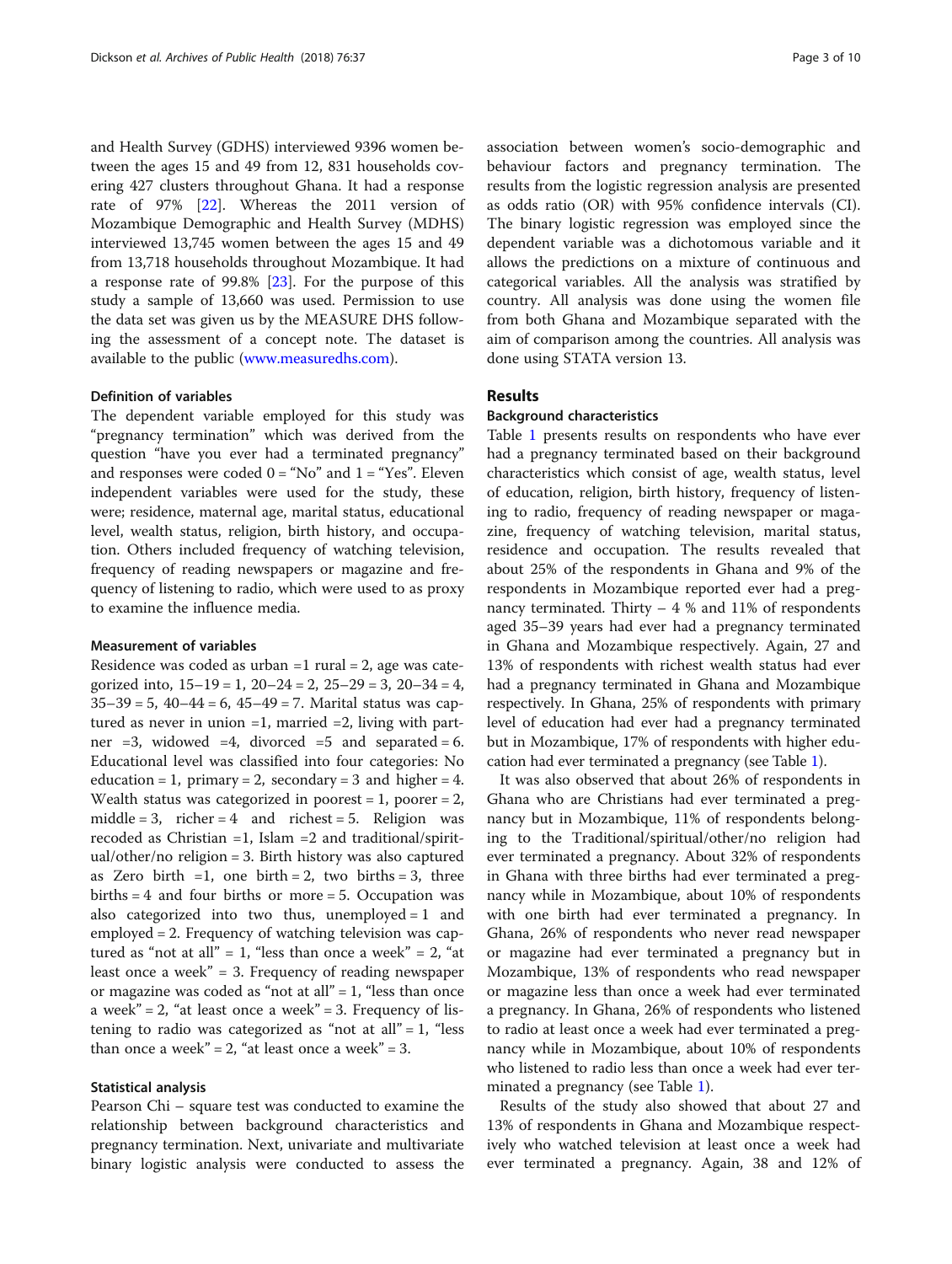| Variable                                   | Ghana      |             |                                     | Mozambique   |             |                           |
|--------------------------------------------|------------|-------------|-------------------------------------|--------------|-------------|---------------------------|
|                                            | $N = 9375$ | Proportions | $X^2$ : P value                     | $N = 13,660$ | Proportions | $X^2$ : P value           |
| Age                                        |            |             | $\overline{X^2}$ = 588: $p < 0.000$ |              |             | $X^2 = 173$ : $p < 0.000$ |
| $15 - 19$                                  | 53         | 3.3         |                                     | 107          | 3.5         |                           |
| $20 - 24$                                  | 304        | 18.9        |                                     | 232          | 9.5         |                           |
| $25 - 29$                                  | 443        | 27.2        |                                     | 241          | 10.7        |                           |
| $30 - 34$                                  | 462        | 33.8        |                                     | 216          | 10.9        |                           |
| $35 - 39$                                  | 446        | 34.6        |                                     | 191          | 11.3        |                           |
| $40 - 44$                                  | 322        | 31.3        |                                     | 108          | 9.4         |                           |
| $45 - 49$                                  | 287        | 33.5        |                                     | 105          | 9.6         |                           |
| Wealth status                              |            |             | $X^2 = 155$ : $p < 0.000$           |              |             | $X^2 = 98$ : $p < 0.000$  |
| Poorest                                    | 223        | 15.4        |                                     | 177          | 6.8         |                           |
| Poorer                                     | 340        | 20.8        |                                     | 172          | 6.8         |                           |
| Middle                                     | 516        | 26.7        |                                     | 177          | 6.9         |                           |
| Richer                                     | 603        | 28.6        |                                     | 259          | 9.4         |                           |
| Richest                                    | 626        | 28.6        |                                     | 415          | 13.0        |                           |
| Level of education                         |            |             | $X^2 = 6$ : $p < 0.126$             |              |             | $X^2 = 31$ : $p < 0.000$  |
| No education                               | 409        | 22.9        |                                     | 300          | 7.0         |                           |
| Primary                                    | 448        | 27.0        |                                     | 619          | 9.0         |                           |
| Secondary                                  | 1328       | 25.0        |                                     | 251          | 10.8        |                           |
| Higher                                     | 132        | 22.2        |                                     | 32           | 17.2        |                           |
| Religion                                   |            |             | $X^2 = 25$ : $p < 0.000$            |              |             | $X^2 = 12$ : $p < 0.05$   |
| Christian                                  | 1931       | 25.7        |                                     | 1121         | 8.9         |                           |
| Islam                                      | 275        | 19.5        |                                     | 47           | 6.4         |                           |
| Traditional/spiritual/other/no religion    | 110        | 24.9        |                                     | 33           | 11.4        |                           |
| Birth history                              |            |             | $X^2$ = 286: $p < 0.000$            |              |             | $X^2 = 40$ : $p < 0.000$  |
| Zero birth                                 | 401        | 13.7        |                                     | 189          | 6.4         |                           |
| One birth                                  | 376        | 28.4        |                                     | 222          | 10.2        |                           |
| Two births                                 | 420        | 32.0        |                                     | 190          | 9.7         |                           |
| Three births                               | 363        | 32.2        |                                     | 437          | 8.9         |                           |
| Four births or more                        | 757        | 28.2        |                                     |              |             |                           |
| Frequency of reading newspaper or magazine |            |             | $X^2 = 6$ : $p < 0.055$             |              |             | $X^2 = 32$ : $p < 0.000$  |
| Not at all                                 | 1959       | 25.8        |                                     | 959          | 8.3         |                           |
| Less than once a week                      | 208        | 21.7        |                                     | 114          | 13.0        |                           |
| At least once a week                       | 151        | 24.7        |                                     | 128          | 10.8        |                           |
| Frequency of listening to radio            |            |             | $X^2 = 30:0.000$                    |              |             | $X^2 = 21$ : $p < 0.000$  |
| Not at all                                 | 273        | 18.6        |                                     | 362          | 7.5         |                           |
| Less than once a week                      | 768        | 25.4        |                                     | 292          | 9.6         |                           |
| At least once a week                       | 1276       | 26.1        |                                     | 547          | 9.4         |                           |
| Frequency of watching television           |            |             | $X^2 = 61:0.000$                    |              |             | $X^2 = 98$ : $p < 0.000$  |
| Not at all                                 | 426        | 19.3        |                                     | 631          | 7.1         |                           |
| Less than once a week                      | 614        | 25.4        |                                     | 156          | 10.4        |                           |
| At least once a week                       | 1277       | 26.9        |                                     | 414          | 12.5        |                           |
| Marital status                             |            |             | $X^2 = 375:0.000$                   |              |             | $X^2 = 146$ : $p < 0.000$ |

<span id="page-3-0"></span>Table 1 Background characteristics and prevalence of pregnancy termination in Ghana (DHS 2014) and Mozambique (DHS 2011)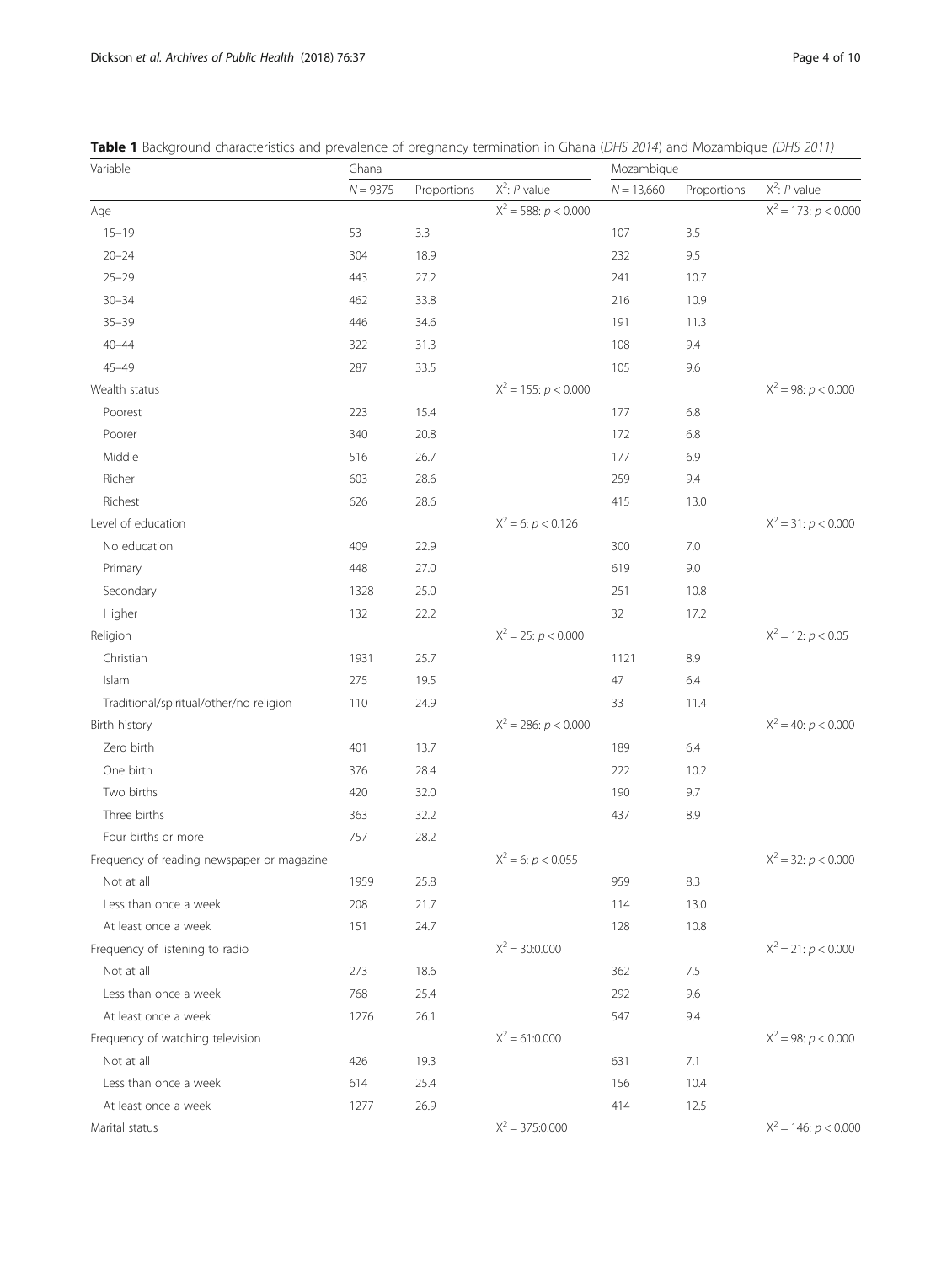| Variable             | Ghana      |             |                   |              | Mozambique  |                           |  |
|----------------------|------------|-------------|-------------------|--------------|-------------|---------------------------|--|
|                      | $N = 9375$ | Proportions | $X^2$ : P value   | $N = 13,660$ | Proportions | $X^2$ : P value           |  |
| Never married        | 378        | 12.3        |                   | 107          | 4.3         |                           |  |
| Married              | 1181       | 29.9        |                   | 535          | 8.8         |                           |  |
| Living with partner  | 430        | 31.8        |                   | 355          | 11.2        |                           |  |
| Widowed              | 74         | 29.3        |                   | 45           | 8.73        |                           |  |
| Divorced             | 83         | 29.7        |                   | 29           | 9.7         |                           |  |
| Separated            | 171        | 38.3        |                   | 131          | 12.2        |                           |  |
| Residence            |            |             | $X^2 = 60:0.000$  |              |             | $X^2 = 83$ : $p < 0.000$  |  |
| Urban                | 1422       | 28.2        |                   | 564          | 11.9        |                           |  |
| Rural                | 895        | 20.6        |                   | 637          | 7.1         |                           |  |
| Occupation           |            |             | $X^2 = 236:0.000$ |              |             | $X^2 = 192$ : $p < 0.000$ |  |
| Unemployed           | 269        | 12.2        |                   | 415          | 5.7         |                           |  |
| Employed             | 2048       | 28.5        |                   | 786          | 12.4        |                           |  |
| Terminated pregnancy |            |             |                   |              |             |                           |  |
| No                   | 7057       | 74.3        |                   | 12,459       | 91.2        |                           |  |
| Yes                  | 2317       | 24.7        |                   | 1201         | 8.8         |                           |  |

Table 1 Background characteristics and prevalence of pregnancy termination in Ghana (DHS 2014) and Mozambique (DHS 2011) (Continued)

Source: Computed from Ghana DHS 2014, Mozambique DHS2011

respondents who were separated had ever terminated a pregnancy in Ghana and Mozambique respectively. By residence, 28 and 12% of respondents in Ghana and Mozambique respectively had ever terminated a pregnancy. About 29 and 12% of respondents who were employed in Ghana and Mozambique respectively had ever terminated a pregnancy (see Table [1\)](#page-3-0).

# Binary logistic regression

The binary logistic regression analysis carried out between background characteristics and pregnancy termination can be seen in Table [2](#page-5-0). In Ghana, the results showed significant associations between ever terminated a pregnancy and wealth status (poorest), level of education (primary and higher), age, religion, occupation, marital status (married, living together, separated), residence, birth history, frequency of reading newspaper or magazine (at least once a week), frequency of listening to radio, and frequency of watching television (at least once a week). In Mozambique, the results showed significant associations between ever terminated a pregnancy and wealth status (poorest, poorer and middle), level of education (primary and secondary), age, religion (Christian), occupation, marital status, residence, birth history and frequency of watching television (at least once a week).

The prevalence of ever had a pregnancy terminated was low among women with the poorest wealth status compared to women with richest wealth status in both Ghana and Mozambique, although the association is weaker in Ghana. The OR in Ghana is 0.70 (95% Cl: (0.48–1.01) compared to 0.72 (95% CI: (0.51–1.03) in Mozambique. Women with primary education in both countries were more likely to have ever terminated a pregnancy compared to those with no education, although the association was stronger in Ghana. The OR in Ghana is 1.35 (95% Cl: (1.10–1.67) compared to OR of 1.21 (95% CI: (1.01–1.46) in Mozambique. In Ghana, the likelihood of pregnancy termination was low among women with higher educational level compared to those with no education (OR =  $0.74$ ,  $95\%$  CI =  $0.53-1.04$ ) With age, the prevalence of ever terminated a pregnancy was higher among women 45–49 years compared women 15–19 years, although the association was stronger in Ghana. The OR in Ghana is 14.23 (95% Cl: (8.94–22.66) compared to OR of 3.22 (95% CI: (2.11–4.89) in Mozambique. In both countries, ever had a pregnancy terminated was high among Christians compared to Muslims, although the association is stronger in Mozambique. The OR Ghana is 1.23 (95% CI: (1.99– 1.52) in Ghana compared to OR of 1.42 (95% Cl: (0.96– 2.10) in Mozambique.

With occupation, the prevalence of ever had a pregnancy terminated was high among employed women in both Ghana and Mozambique compared to unemployed women, although the association is stronger in Mozambique. The OR in Ghana is 1.38 (95% Cl: (1.13– 1.68) compared to OR of 2.05 (95% CI: (1.77–2.38) in Mozambique. Women who were separated were more likely to have had a pregnancy terminated compared to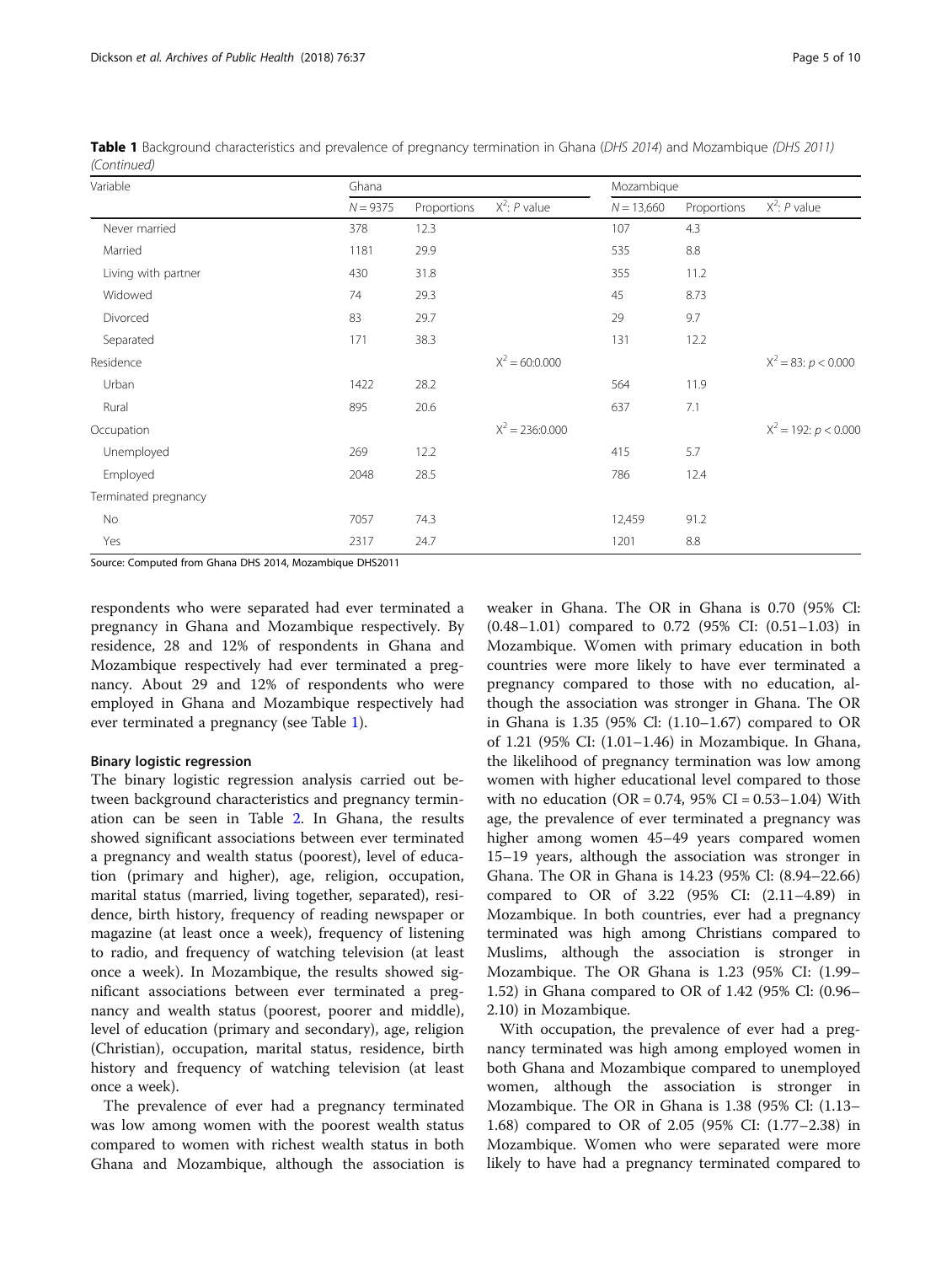<span id="page-5-0"></span>

| Independent Variables                   | - 7<br>Ghana           |                           |  |  |
|-----------------------------------------|------------------------|---------------------------|--|--|
|                                         | OR (95% CI)            | Mozambique<br>OR (95% CI) |  |  |
| Wealth status                           |                        |                           |  |  |
| Poorest                                 | $0.70*$ (0.48-1.01)    | $0.72*(0.51-1.03)$        |  |  |
| Poorer                                  | $0.89(0.64 - 1.23)$    | $0.72*(0.52 - 1.00)$      |  |  |
| Middle                                  | $1.05(0.83 - 1.34)$    | $0.73*(0.52 - 1.00)$      |  |  |
| Richer                                  | $1.04(0.85 - 1.26)$    | $0.92(0.73 - 1.16)$       |  |  |
| Richest                                 | Ref                    | Ref                       |  |  |
| Level of education                      |                        |                           |  |  |
| No education                            | Ref                    | Ref                       |  |  |
| Primary                                 | $1.35***(1.10-1.67)$   | $1.21***(1.01-1.46)$      |  |  |
| Secondary                               | $1.13(0.93 - 1.39)$    | $1.34***$ (1.02-1.76)     |  |  |
| Higher                                  | $0.74*(0.53 - 1.04)$   | $1.14(0.70 - 1.16)$       |  |  |
| Age                                     |                        |                           |  |  |
| $15 - 19$                               | Ref                    | Ref                       |  |  |
| $20 - 24$                               | $5.61***$ (3.75-8.41)  | $2.48***$ (1.75 - 3.50)   |  |  |
| $25 - 29$                               | $8.79***$ (5.78-13.36) | $3.06***$ (2.13-4.40)     |  |  |
| $30 - 34$                               | 12.13***(7.81-18.88)   | 3.37***(2.28-4.97)        |  |  |
| $35 - 39$                               | 13.62***(8.85-20.96)   | $3.67***$ (2.45 - 5.51)   |  |  |
| $40 - 44$                               | 11.99***(7.54-19.06)   | $2.98***$ (1.95-4.57)     |  |  |
| $45 - 49$                               | 14.23***(8.94-22.66)   | $3.22***$ (2.11-4.89)     |  |  |
| Religion                                |                        |                           |  |  |
| Christian                               | $1.23*(0.99 - 1.52)$   | $1.42*(0.96 - 2.10)$      |  |  |
| Islam                                   | Ref                    | Ref                       |  |  |
| Traditional/spiritual/other/no religion | $1.42**$ (1.03-1.97)   | $1.50(0.88 - 2.56)$       |  |  |
| Occupation                              |                        |                           |  |  |
| Unemployed                              | Ref                    | Ref                       |  |  |
| Employed                                | $1.38***(1.13-1.68)$   | $2.05***$ (1.77-2.38)     |  |  |
| Marital status                          |                        |                           |  |  |
| Never married                           | Ref                    | Ref                       |  |  |
| Married                                 | $1.47**$ (1.09-2.00)   | $2.22***$ (1.58-3.12)     |  |  |
| Living together                         | $1.67***$ (1.24-2.24)  | $2.32***$ (1.64-3.28)     |  |  |
| Widowed                                 | 1.23(0.80-1.88)        | $1.76**$ (1.10-2.83)      |  |  |
| Divorced                                | $1.11(0.69 - 1.78)$    | 1.97**(1.09-3.54)         |  |  |
| Separated                               | $1.74***(1.18-2.56)$   | $2.38***(1.61-3.50)$      |  |  |
| Residence                               |                        |                           |  |  |
| Urban                                   | Ref                    | Ref                       |  |  |
| Rural                                   | $0.81*(0.65 - 1.02)$   | $0.78**$ (0.61 - 1.00)    |  |  |
| Birth history                           |                        |                           |  |  |
| Zero birth                              | $1.71***$ (1.19-2.46)  | $2.38***$ (1.61 - 3.50)   |  |  |
| One birth                               | $1.69***(1.32-2.15)$   | $1.64***(1.64-3.28)$      |  |  |
| Two births                              | $1.43**$ (1.15-1.78)   | $1.76***$ (1.10-2.83)     |  |  |
| Three births                            | $1.23*(1.00-1.52)$     | $2.05***$ (1.51-2.72)     |  |  |
| Four births or more                     | Ref                    | Ref                       |  |  |
|                                         |                        |                           |  |  |

Frequency of reading newspaper or magazine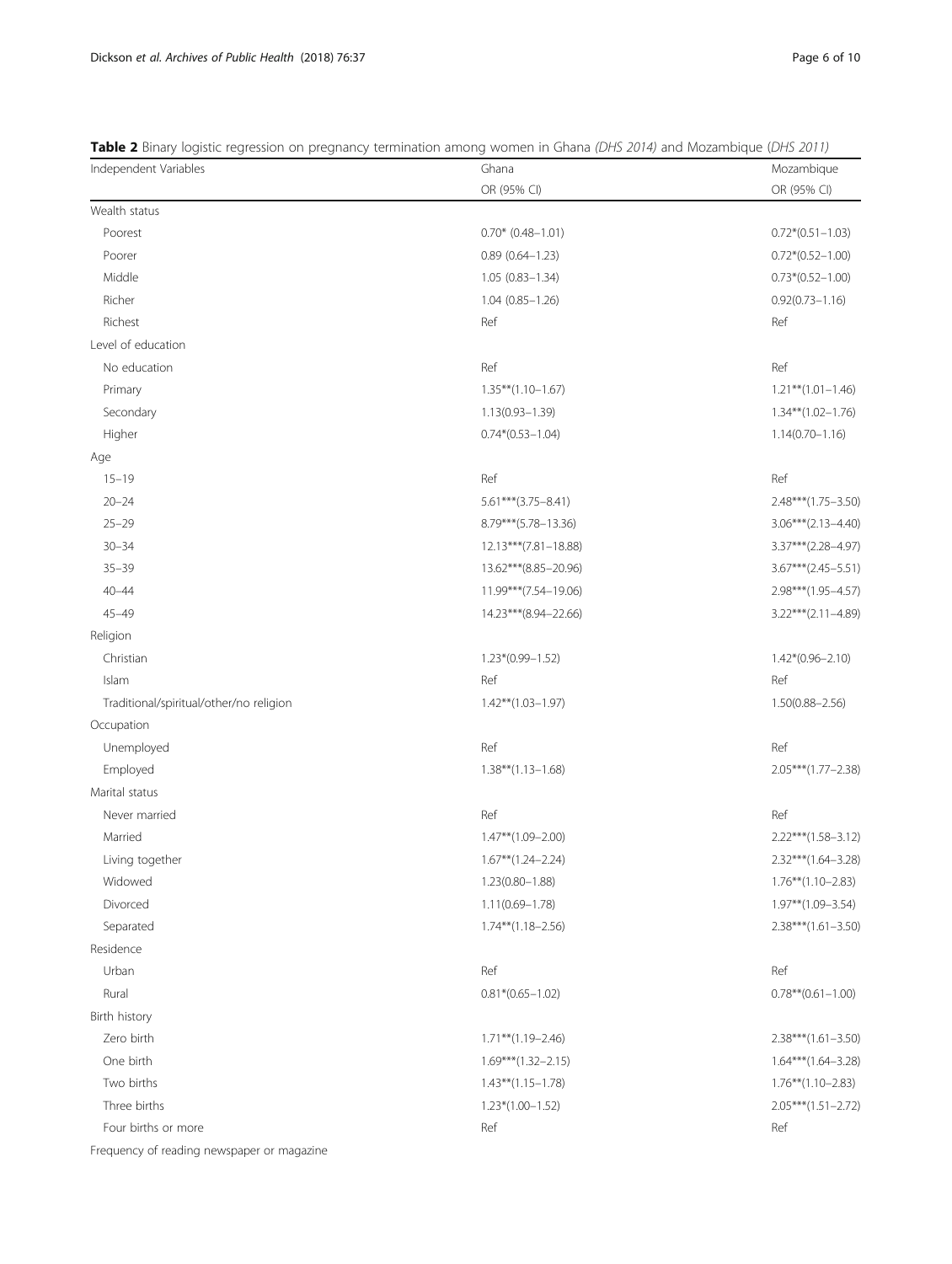|             | Table 2 Binary logistic regression on pregnancy termination among women in Ghana (DHS 2014) and Mozambique (DHS 2011) |  |  |  |
|-------------|-----------------------------------------------------------------------------------------------------------------------|--|--|--|
| (Continued) |                                                                                                                       |  |  |  |

| Independent Variables            | Ghana                 | Mozambique           |
|----------------------------------|-----------------------|----------------------|
|                                  | OR (95% CI)           | OR (95% CI)          |
| Not at all                       | Ref                   | Ref                  |
| Less than once a week            | $0.91(0.71 - 1.16)$   | $1.08(0.83 - 1.42)$  |
| At least once a week             | $0.68**$ (0.50-0.92)  | $0.89(0.68 - 1.17)$  |
| Frequency of listening to radio  |                       |                      |
| Not at all                       | Ref                   | Ref                  |
| Less than once a week            | $1.27***$ (1.04-1.55) | $1.16(0.94 - 1.44)$  |
| At least once a week             | $1.22*(1.01-1.48)$    | $1.14(0.93 - 1.39)$  |
| Frequency of watching television |                       |                      |
| Not at all                       | Ref                   | Ref                  |
| Less than once a week            | $1.16(0.96 - 1.41)$   | $1.07(0.83 - 1.38)$  |
| At least once a week             | $1.23***(1.04-1.46)$  | $1.24*(0.98 - 1.57)$ |

 $\frac{1}{2}p < 1.0$  \*\* $p < 0.05$  \*\*\* $p < 0.001$  OR = Odds Ratio Ref = reference category

Computed from Ghana DHS 2014, Mozambique DHS2011

women who were never married in both Ghana and Mozambique, although the association was stronger in Mozambique. The OR in Ghana is 1.74 (95% Cl: (1.18– 2.56) compared to 2.38 (95% CI: (1.61–3.50) in Mozambique. Women in rural areas were significantly less likely to have ever terminated a pregnancy in both Ghana and Mozambique compared to women in urban areas, although the odds were smaller in Mozambique. The OR in Ghana is 0.81 (95% Cl: (0.65–1.02) compared to 0.78 (95% CI: (0.61–1.00) in Mozambique.

The prevalence of ever had a pregnancy terminated was also high among women with zero birth history in both Ghana and Mozambique, although the association was stronger in Mozambique. The OR in Ghana is 1.71 (95% Cl: (1.19–2.46) compared to 2.38 (95% CI: (1.61– 3.50) in Mozambique. Women who read newspaper or magazine in Ghana were less likely to have ever terminated a pregnancy compared to those who never read newspaper or magazine  $(OR = 0.68, CI = 0.51 - 0.92)$ . Again, women who listened to radio less than once a week in Ghana were more likely to have ever terminated a pregnancy compared to those who never listened to radio. The prevalence of ever had a pregnancy terminated was high among women who watch television at least once a week compared to those who never watch television, although the association was higher in Mozambique. The OR in Ghana is 1.23 (95% Cl: (1.04– 1.46) compared to 1.24 (95% CI: (0.98–1.57) in Mozambique.

# **Discussion**

The current study observed that the prevalence of ever terminating a pregnancy among women in their reproductive age was high in Ghana (25%) and low in

Mozambique (9%). This is consistent with the findings obtained by the World Health Organization [\[8](#page-8-0)], where abortion was high among countries that had restrictions on abortion and low in countries where abortion is legalised. In both countries, the study showed a reduction in the odds of terminating a pregnancy among women within the poorest wealth status, women who were unemployed and those from the rural areas. This is consistent with previous studies in China [[24\]](#page-8-0), Napal [[25\]](#page-8-0) and Ghana [\[26](#page-8-0), [27\]](#page-8-0), where wealth status, employment and residence were found to be associated with prevalence of abortion. The low prevalence of pregnancy termination among women from the rural areas, who are unemployed and with poorest wealth status can be explained by the fact that wealthiest women who mostly live in urban areas and are usually employed are financially empowered and can afford to terminate a pregnancy as compared to poor women [[28,](#page-8-0) [29\]](#page-8-0). Perhaps these findings explain the increased likelihood of the wealthiest women to have induced abortion. Another possible explanation for the lower odds of pregnancy termination among women in rural areas could be low access to abortion services due to disparities in distribution of health resources among rural and urban areas [[30](#page-8-0)–[32](#page-8-0)].

Our study also found a statistically significant difference in pregnancy termination with level of education in both Ghana and Mozambique. Specifically, women with primary level of education were more likely to have had a pregnancy terminated. Women with higher level of education were also likely to have ever had a pregnancy terminated in Ghana. The relationship between pregnancy termination and level of education is consistent with the findings of previous studies in Ethiopia in which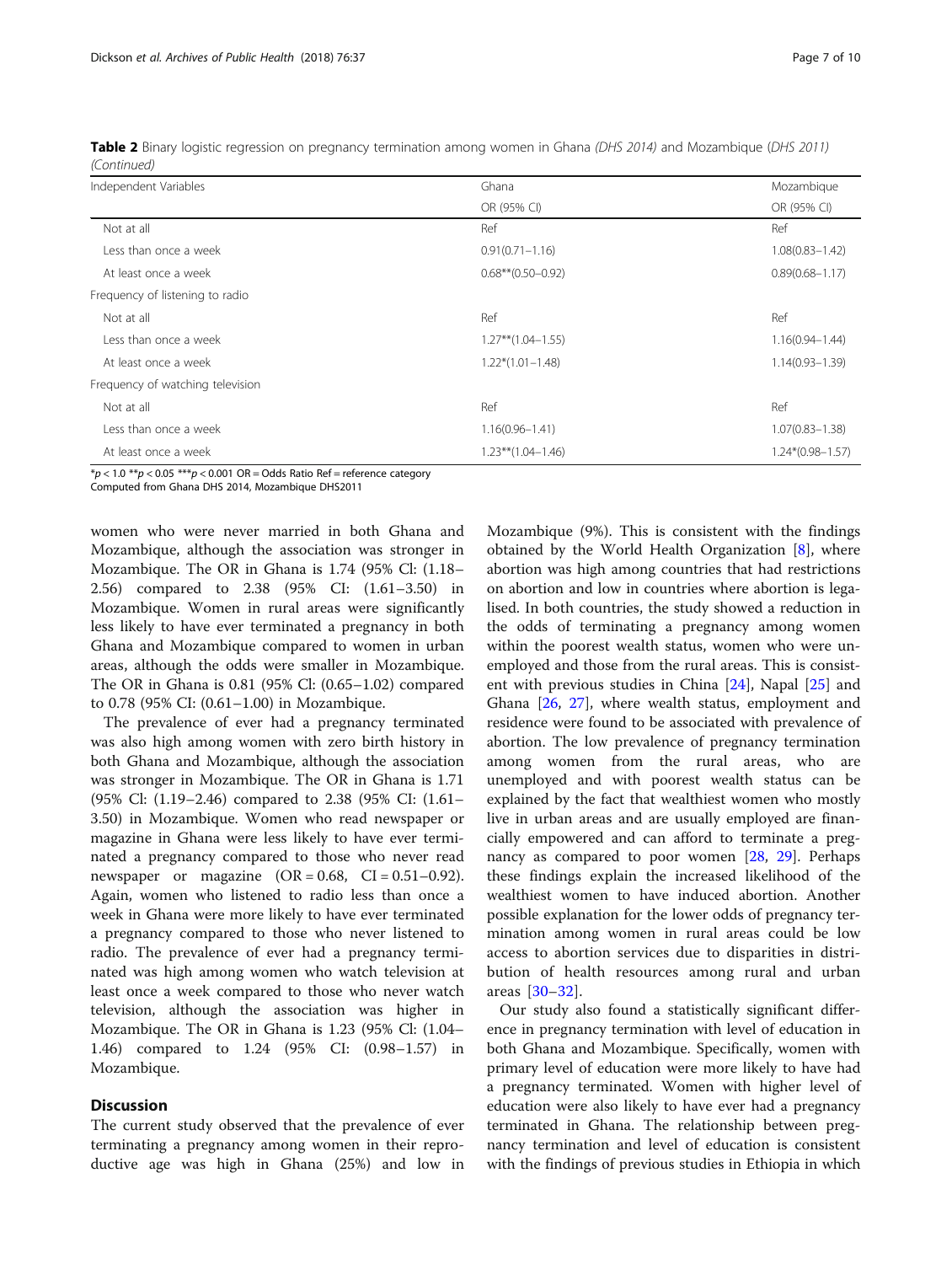women with higher education were not likely to have induced abortion [\[33\]](#page-8-0) Studies have also shown that education and employment play a key role in determining whether a woman will keep a pregnancy or terminate it. The observation that women with higher education were less likely to have terminated a pregnancy is consistent with studies that have established a linear relationship between contraceptive use and education [\[34](#page-8-0)–[36](#page-9-0)]. Thus, women with higher education are more likely to use contraceptives to avoid unintended pregnancies that are likely to result in abortion. On the contrary, studies in China [[24](#page-8-0)] and Ghana [[26](#page-8-0), [37\]](#page-9-0) found that more educated women have a higher likelihood of induced abortion.

The likelihood of terminating a pregnancy varied by age with the odds of pregnancy termination high among women 45–49 years. Consistent findings were obtained in previous studies in Ethiopia [[33](#page-8-0)], Ghana [[37\]](#page-9-0) and South Africa [[38\]](#page-9-0), where abortion was found to be high among older women. On the contrary, other studies in Ghana, Kenya, Nigeria, and Ethiopia [\[39](#page-9-0)–[42\]](#page-9-0) have found that the prevalence of abortion is high among younger women compared to older ones. In many settings, it is alleged that distribution by age of abortion is high among women in the youngest age groups who want to postpone childbearing and women at the end of their childbearing years, who believe they cannot get pregnant at that age, are most likely to get induced abortions. One elucidation may be the perceived need or lack thereof, for contraception at the end of childbearing years, or lack of awareness or unmet need for contraception at the youngest age groups [\[37\]](#page-9-0).

It was also observed that Islamic women were less likely to terminate a pregnancy as compared to Christians, traditionalist and women who belonged to other religions. This corroborates the findings of Klutsey [[26](#page-8-0)] and Ahiadeke [\[39](#page-9-0)], where prevalence of abortion was found to be high among Christians. The low prevalence of abortion among Muslim women could be attributed to the strict rules and punishments guiding the Islamic religion. Our study also found that women pregnancy termination was low among unmarried women compared to women with other marital status. Consistent with the findings of our study, a study in Nigeria also found high prevalence of abortion among married women compared to never married women [\[43,](#page-9-0) [44](#page-9-0)]. A previous study in South Africa [[37](#page-9-0)] also found that single women were significantly less likely to have a spontaneous abortion or a still birth than to have a live birth. The findings of a study in Nepal [\[45](#page-9-0)] explained that the prevalence of abortion was high among unmarried women because never-married women expected to experience more undesirable responses from health care workers, family and friends if they were to have an abortion than were married-women.

With regards to birth history, our study observed that women with no children were more likely to terminate a pregnancy as compared to women with parity 4 and above. One of the possible explanations could be that women with no children are likely to be adolescents, belonging the younger age category. If this is so, then the tendency abortion could be high among women of this age category since the rate of unintended pregnancies that often result in abortion has been found to be high among younger women due to unmet need for family planning [[36\]](#page-9-0). Women who had access to social media (radio and television) were found to be more likely to have had a pregnancy terminated compared to those who had no access to media. The importance of media in providing information about how and where to terminate a pregnancy could account for the association between media exposure and the prevalence of pregnancy termination. Women who have access to social media may also be aware of the abortion laws in their country and are less likely to be stigmatised by society in their quest to have a pregnancy terminated.

# Conclusion

Although similar demographic variables provided an understanding of pregnancy termination among women in reproductive age in Ghana and Mozambique, there were variations in relation to how each demographic variable influenced pregnancy termination. In both countries, the odds of pregnancy termination were high among women with primary education, those in the older age groups, women who were Christians and women who were employed. Similarly, higher odds of pregnancy termination were found among ever married women, those who less than four births or more and those who have had access to social media (radio and television). On the contrary, pregnancy termination was low among women within the poorest wealth status, women from rural areas and women who read newspaper or magazine at least once a week. To reduce unintended pregnancies that could lead to pregnancy termination, there is a need for regular integrated community-based outreach programs targeted at generating community awareness of effective contraception and prevention of unintended pregnancy. Pragmatic steps should be taken to make health systems easily accessible to women seeking abortion services.

#### Acknowledgements

We acknowledge Measure DHS for providing us with the data upon which the findings of this study were based.

#### Funding

The design of questionnaires and data collection was funded by measure DHS and the government of Ghana and the government of Lesotho through the ministry of health. This research, the analysis, and interpretation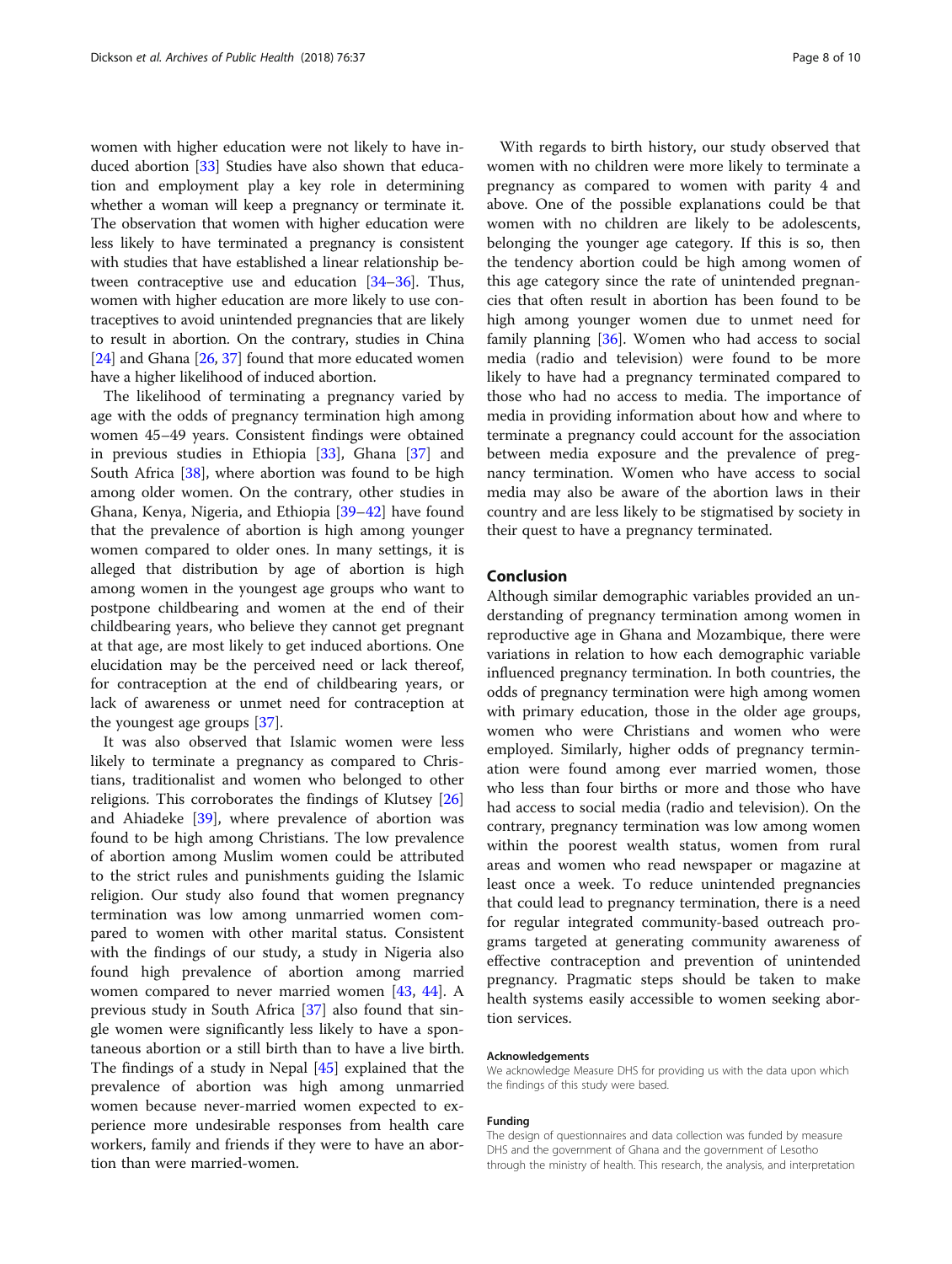<span id="page-8-0"></span>of data and in writing the manuscript received no specific grant from any funding agency in the public, commercial or non – for – profit sectors.

## Availability of data and materials

The dataset is available to the public freely at [www.measuredhs.com](http://www.measuredhs.com). Questionnaires used for the survey are attached to the final report published, which can be found at: [http://dhsprogram.com/publications/publication-](http://dhsprogram.com/publications/publication-FR307-DHS-Final-Reports.cfm)[FR307-DHS-Final-Reports.cfm](http://dhsprogram.com/publications/publication-FR307-DHS-Final-Reports.cfm)

[http://dhsprogram.com/publications/publication-FR266-DHS-Final-](http://dhsprogram.com/publications/publication-FR266-DHS-Final-Reports.cfm)[Reports.cfm](http://dhsprogram.com/publications/publication-FR266-DHS-Final-Reports.cfm)

#### Authors' contributions

KSD conceived the study, designed and performed the analysis and the write up on methods. KSA and BOA designed first draft of the manuscript. KSD, KSA and BOA revised the manuscript for intellectual content and gave consent for the version to be published. All authors have read and approved final manuscript.

#### Competing interest

The authors declare that they have no competing interests.

#### Ethics approval and consent to participate

All procedures performed in studies involving human participants were in accordance with the ethical standards of the institutional and/or national research committee and with the 1964 Helsinki declaration and its later amendments or comparable ethical standards.

Consent to participate is not applicable to our study since it utilised DHS data.

#### Consent for publication

Not applicable.

#### Publisher's Note

Springer Nature remains neutral with regard to jurisdictional claims in published maps and institutional affiliations.

#### Author details

<sup>1</sup>Department of Population and Health, University of Cape Coast, Cape Coast, Ghana. <sup>2</sup>Department of Health, Physical Education and Recreation, University of Cape Coast, Cape Coast, Ghana.

## Received: 24 July 2017 Accepted: 15 June 2018 Published online: 19 July 2018

#### References

- 1. World Health Organisation, "Fact sheet: Preventing unsafe abortion". Geneva: Author. Retrieved from [http://www.who.](http://www.who)int/mediacentre/ factsheets/fs388/en/ On 30/08/2016.2016.
- 2. Maternal Health and Safe Motherhood Programme. The prevention and management of unsafe abortion: report of a technical working group (WHO/MSM/92.5). Geneva: World Health Organization; 1993. p. 2.
- 3. World Health Organization. Unsafe abortion: global and regional estimates of incidence of unsafe abortion and associated mortality in 2008. Geneva: World Health Organization; 2011.
- 4. United Nations. World abortion policies. New York: United Nations; 2011.
- 5. G. Sedgh, J. Bearak, S. Singh, A. Bankole, A. Popinchalk, B. Ganatra, , ... and H. B. Johnston, "Abortion incidence between 1990 and 2014: global, regional, and subregional levels and trends". Lancet, 388(10041), 258–267.2016.
- 6. Schuster S. Women's experiences of the abortion law in Cameroon: "what really matters". Reprod Health Matters. 2010;18(35):137–44.
- 7. World Health Organization. Safe abortion: technical and policy guidance for health systems. Geneva: WHO; 2012.
- 8. World Health Organization, "Facts on induced abortion worldwide". World Health Organization, Geneva. http://www.who. int/reproductivehealth/ publications/unsafe\_abortion/induced\_abortion\_2012.pdf. 2012.
- 9. Morhe ES, Tagbor HK, Ankobea FK, Danso KA. Reproductive experiences of teenagers in the Ejisu-Juabeng district of Ghana. Int J Gynaecol Obstet. 2012;118(2):137–40.
- 10. Sundaram A, Juarez F, Bankole A, Singh S. Factors associated with abortion-seeking and obtaining a safe abortion in Ghana. Stud Fam Plan. 2012:273–86.
- 11. Ghana Statistical Service (GSS), Ghana Health Service (GHS), & ICF International. Ghana maternal health survey 2007. Calverton: GSS, GHS, and macro international; 2009.
- 12. Agyei WK, Biritwum RB, Ashitey AG, Hill RB. Sexual behaviour and contraception among unmarried adolescents and young adults in Greater Accra and eastern regions of Ghana. J Biosoc Sci. 2000;32(4):495–512.
- 13. Chapman RR. Endangering safe motherhood in Mozambique: prenatal care as pregnancy risk. Soc Sci Med. 2003;57(2):355–74.
- 14. Grimes DA, Benson J, Singh S, Romero M, Ganatra B, Okonofua FE, Shah IH. Unsafe abortion: the preventable pandemic. Lancet. 2006; 368(9550):1908–19.
- 15. Celik Y, Hotchkiss DR. The socioeconomic determinants of maternal health care utilisation in Turkey. Soc Sci Med. 2000;50(12):1797–806.
- 16. Mekonnen Y, Mekonnen A. Factors influencing the use of maternal healthcare services in Ethiopia. J Health, Popul Nutr. 2003;21(4):374–82.
- 17. Woldemicael G, Tenkorang EY. Women's autonomy and maternal healthseeking behavior in Ethiopia. Mater Child Health J. 2009;14(6):988–98.
- 18. Nwosu, OE, Urama, E.N, and Uruakpa, C. 2012. Determinants of antenatal care services utilisation in Nigeria. Developing Country Studies, 2, No.6. www.iiste.org.
- 19. Ghosh N, Chakrabarti I, Chakraborty M, et al. Factors affecting the healthcare-seeking behavior of mothers regarding their children in a rural community of Darjeeling district, West Bengal. Int J Med Public Heal. 2013; 3(1):12–6.
- 20. Iqbal S, Elisabeth A. Unsafe abortion: global and regional incidence, trends, consequences, and challenges. J Obstet Gynecol Can. 2009;31(12):1149–59.
- 21. Guttmacher Institute, "Abortion in Africa: 2016 Fact sheet". Retrieved May 10, 2017, from Guttmacher institute website: [https://www.](https://www.guttmacher.org) [guttmacher.org](https://www.guttmacher.org). 2016.
- 22. Ghana Statistical Service, Ghana Health Service, ICF Macro. Ghana Demographic and Health Survey 2014. Rockville: GSS, GHS, and ICF Macro; 2015.
- 23. Ministerio da Saude MISAU/Moçambique. Instituto Nacional de Estatística INE/Moçambique and ICF International, Mozambique Demographic and Health Survey. Calverton: MISA/Moçambique, INE/Moçambique and ICF International; 2011.
- 24. G.P. Gao, R.J. Zhang, X.J. Zhang, X.M. Jia, X.D. Li, X. Li, ... and Y.H. Sun, "Prevalence and associated factors of induced abortion among rural married women: a cross-sectional survey in Anhui", China J Obstet and Gynaecol Res, 41(3), 383–391.2015.
- 25. A. Yogi, "Prevalence and factors associated with abortion in Nepal: a national cross-sectional study". (Master's Thesis, University of Tampere). 2016.
- 26. Klutsey E, Ankomah A. "Eactors associated with induced abortion at selected hospitals in the Volta region", Ghana. Int J Women's Health. 2014;6: 809–16.
- 27. Adjei G, Enuameh Y, Asante KP, Baiden F, Nettey OEA, Abubakari S, et al. Predictors of abortions in rural Ghana: a cross-sectional study. BMC Public Health. 2015;15(1):202.
- 28. Ouédraogo R, Sundby J. Social determinants and access to induced abortion in Burkina Faso: from two case studies. Obstet Gynecol Int. 2014:1–6.
- 29. Rossier C, Guiella G, Ouédraogo A, Thiéba B. Estimating clandestine abortion with the confidants' method—results from Ouagadougou, Burkina Faso. Soc Sci Med. 2006;62(1):254–66.
- 30. O'Donnell O. Access to health care in developing countries: breaking down demand side barriers. Cadernos de Saúde Pública. 2007;23(12):2820–34.
- 31. Mariolis A, Mihas C, Alevizos A, Mariolis-Sapsakos T, Marayiannis K, Papathanasiou M, et al. Comparison of primary health care services between urban and rural settings after the introduction of the first urban health Centre in Vyronas, Greece. BMC Health Serv Res. 2008;8(1):124.
- 32. Alhassan RK, Nketiah-Amponsah E. Frontline staff motivation levels and health care quality in rural and urban primary health facilities: a baseline study in the Greater Accra and western regions of Ghana. Heal Econ Rev. 2016;6(1):39.
- 33. Tesfaye G, Hambisa MT, Semahegn A. Induced abortion and associated factors in health facilities of Guraghe zone, southern Ethiopia. J Pregnancy. 2014:1–8.
- 34. Radulović O, Šagrić C, Višnjić A, Tasić A, Marković R. The influence of education level on family planning. Med Biol. 2006;13(1):58–64.
- 35. Gordon C, Sabates R, Bond R, Wubshet T. Women's education and modern contraceptive use in Ethiopia. Int J Educ. 2011;3(1):1.